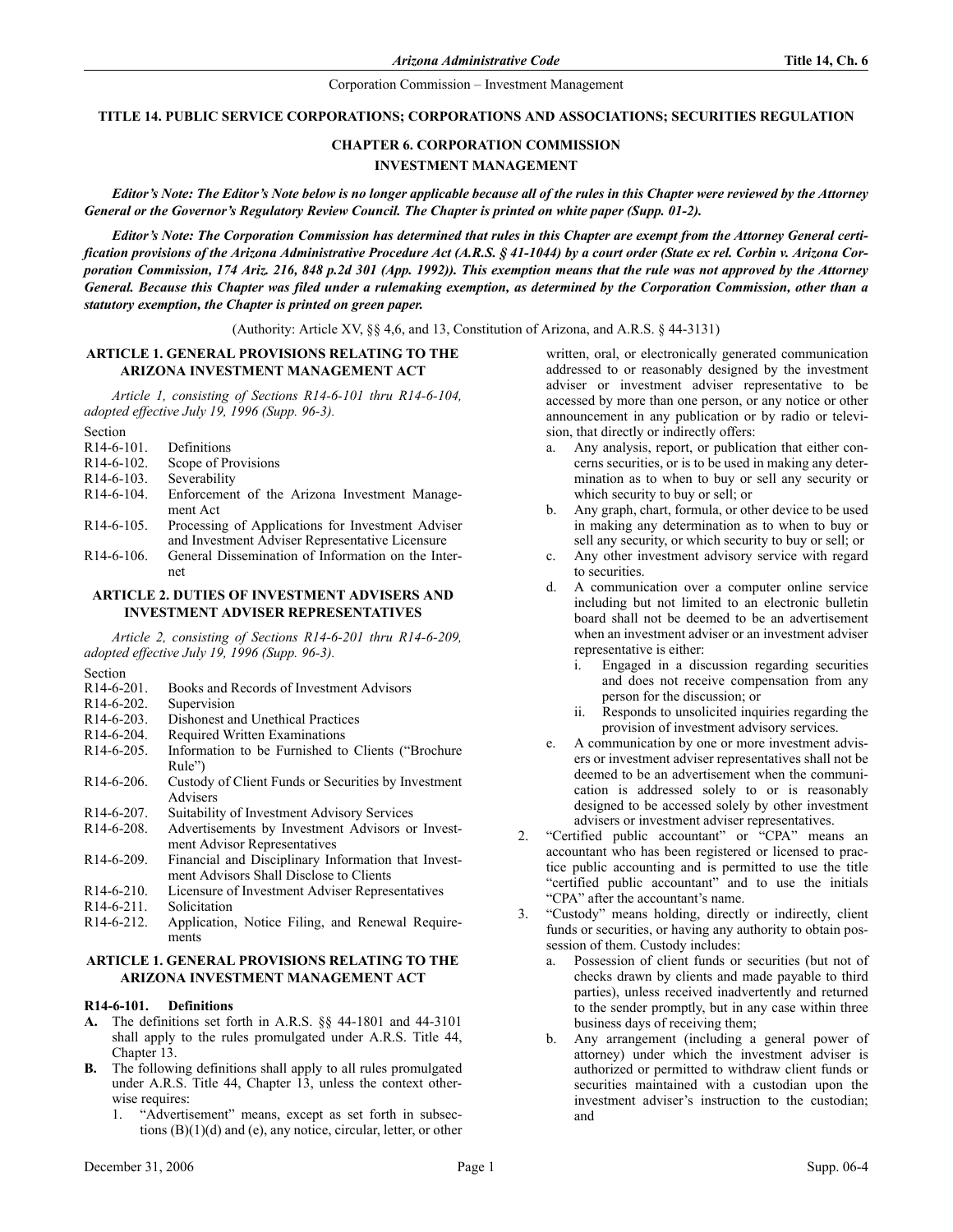- c. Any capacity (such as general partner of a limited partnership, managing member of a limited liability company or a comparable position for another type of pooled investment vehicle, or trustee of a trust) that gives the investment adviser or the investment adviser representative legal ownership of or access to client funds or securities.
- 4. "Federal covered adviser" means an investment adviser registered under the Investment Advisers Act of 1940.
- 5. "Fixed fee basis" means an investment advisory fee that at any given time can be precisely established in a dollar amount without regard to the investment performance or value of an account and that is not based on the purchase or sale of specific securities.
- 6. "Form ADV" means the Uniform Application for Investment Adviser Registration, 17 CFR 279.1, as required by A.R.S. § 44-3153.
- 7. "IM Act" means the Arizona Investment Management Act, A.R.S. § 44-3101 et seq.
- 8. "Impersonal advisory services" means investment advisory services provided solely:
	- a. By means of written material or oral statements that do not purport to meet the objectives or needs of specific individuals or accounts;
	- b. Through the issuance of statistical information containing no expression of opinion as to the investment merits of a particular security; or
- Any combination of the foregoing services.
- 9. "Independent representative" means a person that:
	- a. Acts as agent for a client, including in the case of a pooled investment vehicle, for limited partners of a limited partnership (or members of a limited liability company, or other beneficial owners of another type of pooled investment vehicle) and by law or contract is obliged to act in the best interest of the advisory client or the limited partners (or members, or other beneficial owners);
	- b. Does not control, is not controlled by, and is not under common control with the investment adviser; and
	- c. Does not have, and has not had within the past two years, a material business relationship with the investment adviser.
- 10. "Internet" means all proprietary or common carrier electronic systems, or similar media.
- 11. "Internet communication" means the distribution of information on the Internet.
- 12. "Investment-related" means pertaining to securities, commodities, banking, insurance, or real estate, including but not limited to acting as or being associated with a brokerdealer, investment company, investment adviser, government securities broker or dealer, municipal securities dealer, bank, savings and loan association, entity, or person required to be registered under the Commodity Exchange Act, or a fiduciary.
- 13. "Involved" means acting or aiding, abetting, causing, counseling, commanding, inducing, conspiring with, or failing reasonably to supervise another in doing an act.
- 14. "Management person" means a person with power to exercise, directly or indirectly, a controlling influence over the management or policies of an investment adviser that is a company or to determine the general investment advice given to clients.
- 15. "NASAA" means the North American Securities Administrators Association, Inc., or any successor organization.
- 16. "NASD" means the National Association of Securities Dealers, Inc., or any successor or subsidiary organization.
- 17. "Qualified custodian" means:
	- a. A bank or a savings association that has deposits insured by the Federal Deposit Insurance Corporation under the Federal Deposit Insurance Act;
		- b. A broker or dealer registered under Section  $15(b)(1)$ of the Securities Exchange Act of 1934, holding the client assets in customer accounts;
		- c. A futures commission merchant registered under Section 4f(a) of the Commodity Exchange Act, holding the client assets in customer accounts, but only with respect to clients' funds and security futures, or other securities incidental to transactions in contracts for the purchase or sale of a commodity for future delivery and options thereon; and
	- d. A foreign financial institution that customarily holds financial assets for its customers, provided that the foreign financial institution keeps the clients' assets in customer accounts segregated from its proprietary assets.
- 18. "Relative" means any relationship by blood, marriage, or adoption, not more remote than 1st cousin.
- 19. "Rule 204-2" means United States Securities and Exchange Commission rule 204-2, 17 CFR 275.204-2 (1998), which is incorporated by reference, does not contain any later amendments or editions, and is on file in the Office of the Secretary of State. Copies of Rule 204-2 are available from the Division and from the Superintendent of Documents, Government Printing Office, Washington, D.C. 20402.
- 20. "SEC" means United States Securities and Exchange Commission.
- 21. "Securities Act" means the Securities Act of Arizona, A.R.S. § 44-1801 et seq.
- 22. "Self-regulatory organization" or "SRO" means any national securities or commodities exchange, registered association, or registered clearing agency.
- 23. "Unincorporated organization" includes a limited liability company for purposes of the definition of "person," as defined in A.R.S. § 44-1801.
- 24. "Wrap fee program" means a program under which any client is charged a specified fee or fees not based directly upon transactions in a client's account for investment advisory services, which may include portfolio management or advice concerning the selection of other investment advisers, and execution of client transactions.

# **Historical Note**

Adopted effective July 19, 1996, under a court-ordered exemption as determined by the Arizona Corporation Commission (Supp. 96-3). Chapter 13 reference updated to reflect current style (Supp. 98-3). Amended by final rulemaking at 7 A.A.R. 739, effective January 17, 2001 (Supp. 01-1). At the request of the Corporation Commis-

sion, the preceding entry in this Historical Note is amended: the Commission intended the rulemaking action to reflect that the Section was repealed and a new Section was made at 7 A.A.R. 739, effective January 17, 2001 (Supp. 02-4). Amended by final rulemaking at 13 A.A.R. 22, effective February 12, 2007 (Supp. 06-4).

# **R14-6-102. Scope of Provisions**

The following Sections are adopted by the Commission under the authority granted pursuant to A.R.S. Title 44, Chapter 13. Such Sections shall be generally applicable to the administration of the IM Act. When not in conflict with these Sections, the applicable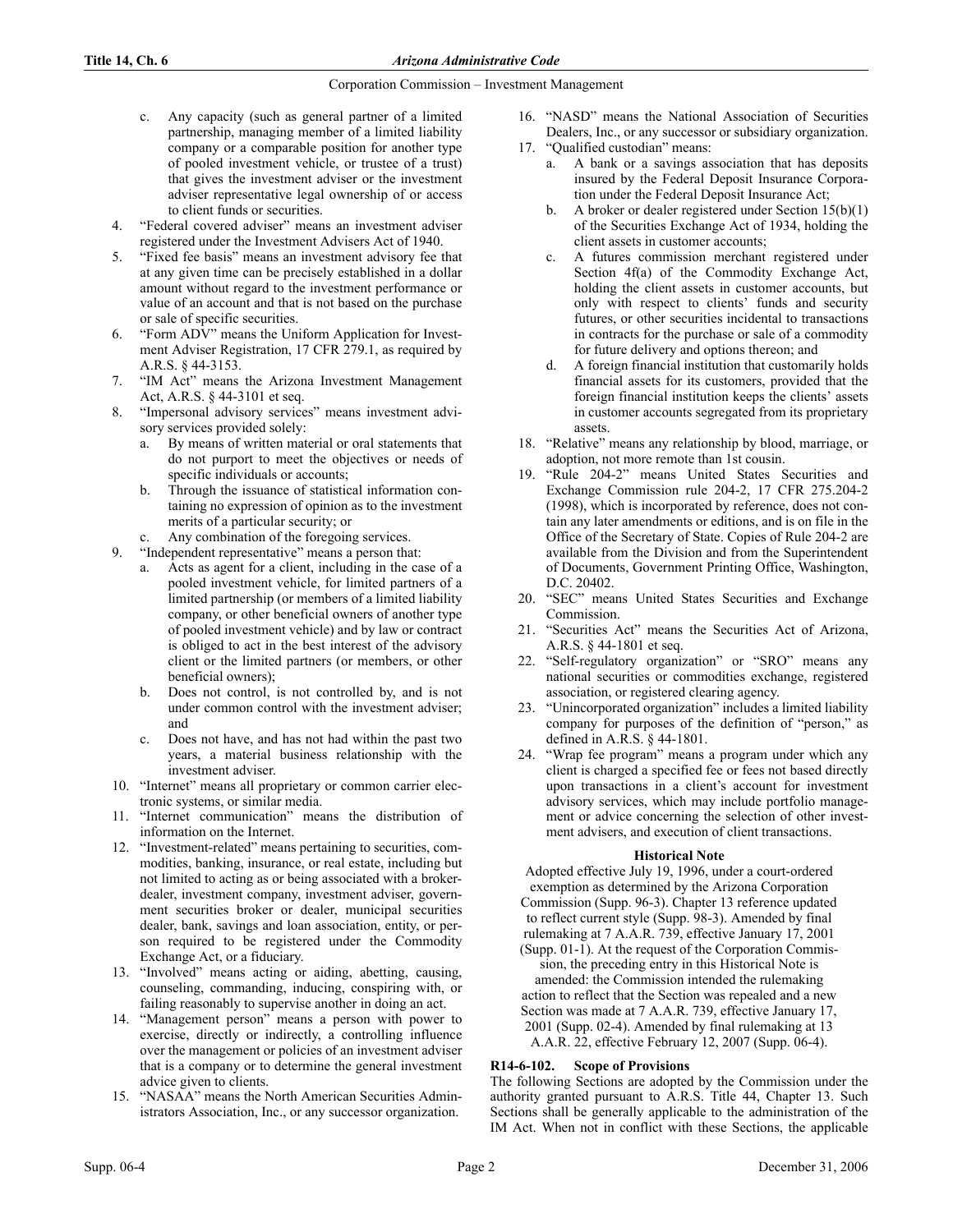provisions of A.A.C. R14-3-101 through R14-3-113 also shall apply.

# **Historical Note**

Adopted effective July 19, 1996, under a court-ordered exemption as determined by the Arizona Corporation Commission (Supp. 96-3). Section heading and Chapter 13 reference updated to reflect current style (Supp. 98-3). Amended by final rulemaking at 7 A.A.R. 739, effective January 17, 2001 (Supp. 01-1). At the request of the Corporation Commission, the preceding entry in this Historical Note is amended: the Commission intended the rulemaking action to reflect that the Section was repealed and a new Section was made at 7 A.A.R. 739, effective January 17, 2001 (Supp. 02-4).

# **R14-6-103. Severability**

The provisions of the Sections promulgated under A.R.S. Title 44, Chapter 13, are severable. If any provision of a Section is held to be invalid, such invalidity shall not affect other provisions that can be given effect without the invalid provision.

# **Historical Note**

Adopted effective July 19, 1996, under a court-ordered exemption as determined by the Arizona Corporation Commission (Supp. 96-3). Chapter 13 reference updated to reflect current style (Supp. 98-3). Amended by final rulemaking at 7 A.A.R. 739, effective January 17, 2001 (Supp. 01-1). At the request of the Corporation Commission, the preceding entry in this Historical Note is amended: the Commission intended the rulemaking action to reflect that the Section was repealed and a new Section was made at 7 A.A.R. 739, effective January 17, 2001 (Supp. 02-4).

#### **R14-6-104. Enforcement of the Arizona Investment Management Act**

The provisions relating to investigations and examinations conducted pursuant to and orders issued under the IM Act are contained at A.A.C. R14-4-301 through R14-4-308.

# **Historical Note**

Adopted effective July 19, 1996, under a court-ordered exemption as determined by the Arizona Corporation Commission (Supp. 96-3). Amended by final rulemaking at 7 A.A.R. 739, effective January 17, 2001 (Supp. 01-1). At the request of the Corporation Commission, the preceding entry in this Historical Note is amended: the Commission intended the rulemaking action to reflect that the Section was repealed and a new Section was made at 7 A.A.R. 739, effective January 17, 2001 (Supp. 02-4).

# **R14-6-105. Processing of Applications for Investment Adviser and Investment Adviser Representative Licensure**

- **A.** For purposes of this Section, the term "application" includes all documents, information and fees prescribed by the Commission under A.R.S. Title 44, Chapter 13, Articles 4 and 5 and the rules promulgated under those statutes.
- **B.** Within 21 days after receipt of an application for investment adviser or investment adviser representative licensure, the Commission shall notify the applicant, in writing, that the application is either complete or deficient. If the application is deficient, the notice shall specify all deficiencies. Unless otherwise notified by the Commission, an application will be deemed complete 21 days after receipt by the Commission of information in satisfaction of all deficiencies.
- **C.** An applicant with a deficient application shall supply the information in satisfaction of the deficiencies within the time permitted by A.R.S. § 44-3181. If the applicant fails to provide

the information, the Commission may abandon the application under A.R.S. § 44-3181. An applicant whose application has been abandoned may reapply by submitting a new application.

- **D.** Within 60 days after receipt of a complete application, the Commission shall approve the application or initiate the denial process by filing a notice of an opportunity for a hearing under A.A.C. R14-4-306. When a notice of an opportunity for a hearing is filed:
	- 1. If the applicant does not request a hearing, the Commission shall approve, deny, or take other appropriate action regarding the application within 70 days after service of the notice.
	- 2. If the applicant requests a hearing, the applicant shall do so within 10 days after receipt of the notice. The Commission shall approve, deny, or take other appropriate action regarding the application within 210 days after the applicant's request is docketed with the Commission.
- **E.** For purposes of A.R.S. § 41-1073, the Commission has established the following time-frames:
	- 1. When the Commission approves an application under subsection (D):
		- a. Administrative completeness review time-frame: 42 days;
		- b. Substantive review time-frame: 60 days;
		- Overall time-frame: 102 days.
	- 2. When the Commission initiates the denial process and no hearing is requested under subsection  $(D)(1)$ :
		- a. Administrative completeness review time-frame: 42 days;
		- b. Substantive review time-frame: 130 days;
		- c. Overall time-frame: 172 days.
	- When the Commission initiates the denial process and a hearing is requested under subsection (D)(2):
		- a. Administrative completeness review time-frame: 42 days;
		- b. Substantive review time-frame: 280 days;
		- c. Overall time-frame: 322 days.
- **F.** If an applicant requests, and is granted, an extension or continuance, the appropriate time-frames shall be tolled from the date of the request for the duration of the extension or continuance.
- **G.** When the period of time prescribed in this Section is less than 11 days, intermediate Saturdays, Sundays, and legal holidays shall not be included in the computation. When the period of time prescribed for a specific time-frame is 11 days or more, intermediate Saturdays, Sundays, and legal holidays shall be included in the computation.
- **H.** The Commission shall renew a license under this Section upon receipt by the Commission of the license fee, as required by A.R.S. § 44-3181.

# **Historical Note**

Adopted effective September 17, 1998 (Supp. 98-3). Chapter 13 reference updated to reflect current style (Supp. 98-3).

# **R14-6-106. General Dissemination of Information on the Internet**

- **A.** Investment advisers and investment adviser representatives who use the Internet to distribute information on products and services directed generally to anyone having access to the Internet shall not be deemed to be transacting business in Arizona for purposes of Article 4 of the IM Act based solely on that activity if the following conditions are observed:
	- The Internet communication includes clear and prominent statements that: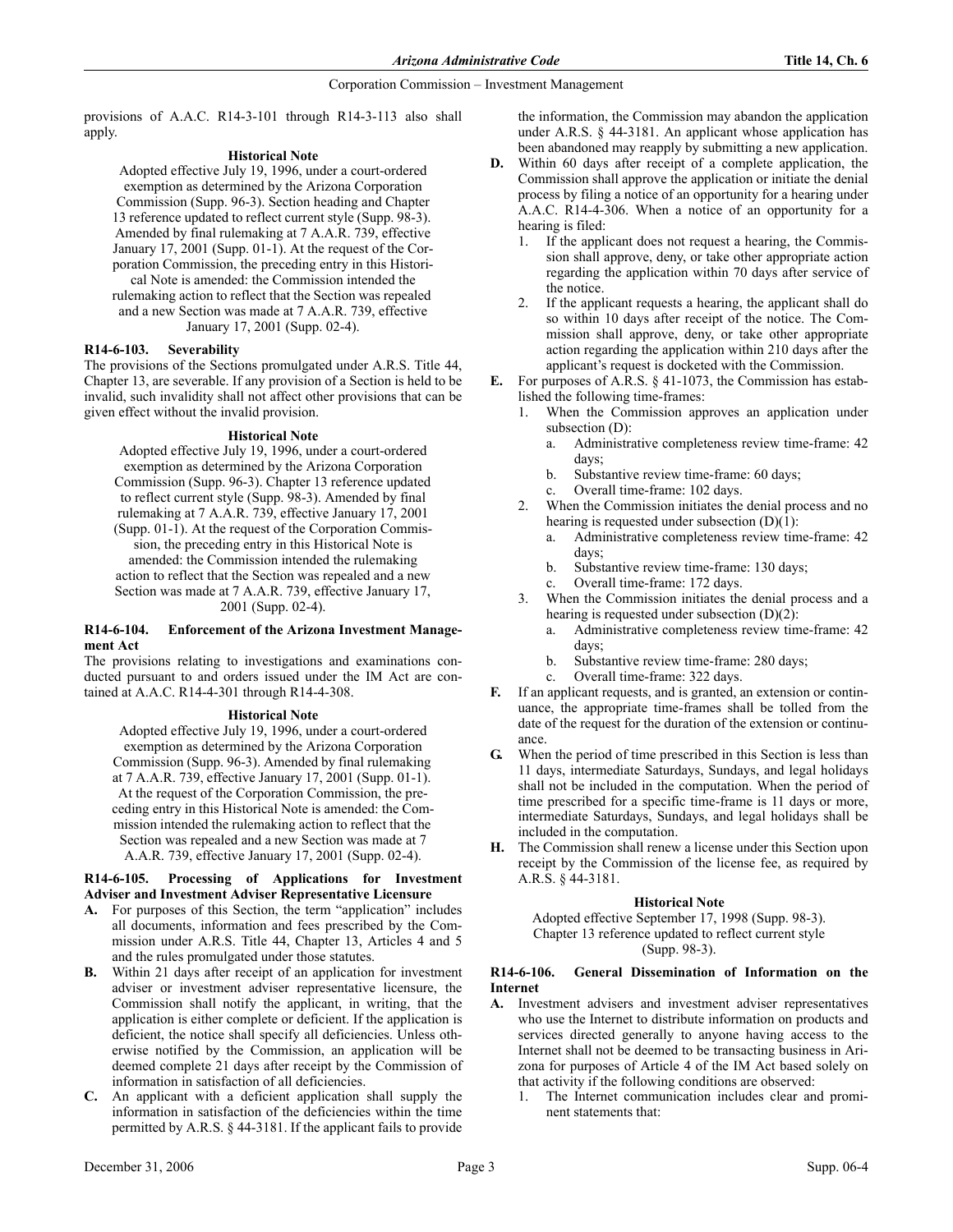- a. The investment adviser or investment adviser representative may only transact business in Arizona if first compliant with or exempt from licensure or notice filing requirements.
- b. The investment adviser or investment adviser representative may only communicate with persons in Arizona individually about rendering investment advice for compensation or solicit or negotiate for the sale of investment advisory services if first compliant with or exempt from licensure or notice filing requirements.
- 2. The investment adviser or investment adviser representative complies with the statements contained in the Internet communication under subsection (A)(1).
- 3. The Internet communication is subject to a mechanism, policy, or procedure reasonably designed to ensure that, prior to any subsequent, direct communication with prospective customers or clients in Arizona, the investment adviser or investment adviser representative is first compliant with or exempt from the licensure or notice filing requirements of the IM Act.
- 4. The Internet communication does not involve either the rendering of investment advice for compensation or individualized solicitation or negotiations for the sale of investment advisory services in Arizona.
	- In the case of an investment adviser representative:
		- a. The affiliation with an investment adviser is prominently disclosed in the Internet communication.
		- b. The investment adviser with whom the investment adviser representative is associated first authorizes the Internet communication.
		- The investment adviser with whom the investment adviser representative is associated retains responsibility for reviewing and approving the content of any Internet communication.
		- d. In distributing information through the Internet, the investment adviser representative acts within the scope of the authority granted by the investment adviser.
- **B.** Compliance with this Section relieves the investment adviser or investment adviser representative of licensure or notice filing requirements only. The investment adviser or investment adviser representative is subject to Article 9 of the IM Act and related regulations.

# **Historical Note**

 New Section adopted by final rulemaking at 7 A.A.R. 739, effective January 17, 2001 (Supp. 01-1).

# **ARTICLE 2. DUTIES OF INVESTMENT ADVISERS AND INVESTMENT ADVISER REPRESENTATIVES**

# **R14-6-201. Books and Records of Investment Advisers**

- **A.** Except as provided in subsection (G), each investment adviser licensed or required to be licensed under the IM Act shall make, maintain, and preserve books and records in accordance with the requirements imposed on federal covered advisers under rule 204-2. The investment adviser shall file with the Commission a copy of any notices or written undertakings required to be filed by federal covered advisers with the SEC under rule 204-2.
- **B.** To the extent that the SEC amends rule 204-2, investment advisers in compliance with the requirements contained in rule 204-2 as amended shall not be deemed to be in violation of this Section and shall not be subject to enforcement action by the Commission for violation of this Section to the extent that the violation results solely from the investment adviser's compli-

ance with the requirements contained in the amended rule 204- 2.

- **C.** Except as provided in subsection (G), each investment adviser licensed or required to be licensed under the IM Act shall make, maintain, and preserve for at least 5 years the following additional books and records:
	- 1. A file containing each customer complaint received relating to advisory activities conducted by the investment adviser, its investment advisory representatives, or its employees, and all correspondence relating to such complaint.
	- 2. A file containing all advertisements used by the investment adviser or any investment adviser representative, including any radio or television transcripts and advertisements placed on computer or electronic bulletin boards.
	- In each client file, all correspondence received or sent by the investment adviser, any investment adviser representative, or any employee, that related to any client account, securities, or funds.
- **D.** Books and records that are required to be maintained pursuant to subsection (A) shall be available for inspection by the Commission in accordance with the provisions of rule 204-2. Books and records that are required to be maintained pursuant to subsection (C) shall be readily accessible and may be preserved in accordance with rule 204-2(g). Notwithstanding other record preservation requirements of this Section, the following records or copies shall be maintained at the business location of the investment adviser from which the customer or client is being provided or has been provided with investment advisory services:
	- 1. Records required to be preserved under rule 204-2(a)(3),  $(a)(7)$  through  $(10)$ ,  $(a)(14)$  through  $(15)$ ,  $(b)$ , and  $(c)$ .
	- 2. Records required to be preserved under subsection (C) of this Section.
- **E.** A record made and kept under a provision of subsections (A) or (C) that contains all of the information required under any other provision of subsections (A) or (C) in a readily accessible format need not be maintained in duplicate in order to meet the requirements of the other provision.
- **F.** Any book or other record made, kept, maintained, and preserved in compliance with A.A.C. R14-4-132 that is substantially the same as the book or other record required to be made, kept, maintained, and preserved under this Section shall be deemed to be made, kept, maintained, and preserved in compliance with this Section.
- **G.** Every investment adviser licensed or required to be licensed in Arizona that has its principal place of business in a state other than Arizona shall be exempt from the requirements of this Section, provided the investment adviser is licensed in such other state and is in compliance with that state's recordkeeping requirements.

# **Historical Note**

Adopted effective July 19, 1996, under a court-ordered exemption as determined by the Arizona Corporation Commission (Supp. 96-3). Amended by final rulemaking at 7 A.A.R. 739, effective January 17, 2001 (Supp. 01-1). At the request of the Corporation Commission, the preceding entry in this Historical Note is amended: the Commission intended the rulemaking action to reflect that the Section was repealed and a new Section was made at 7 A.A.R. 739, effective January 17, 2001 (Supp. 02-4).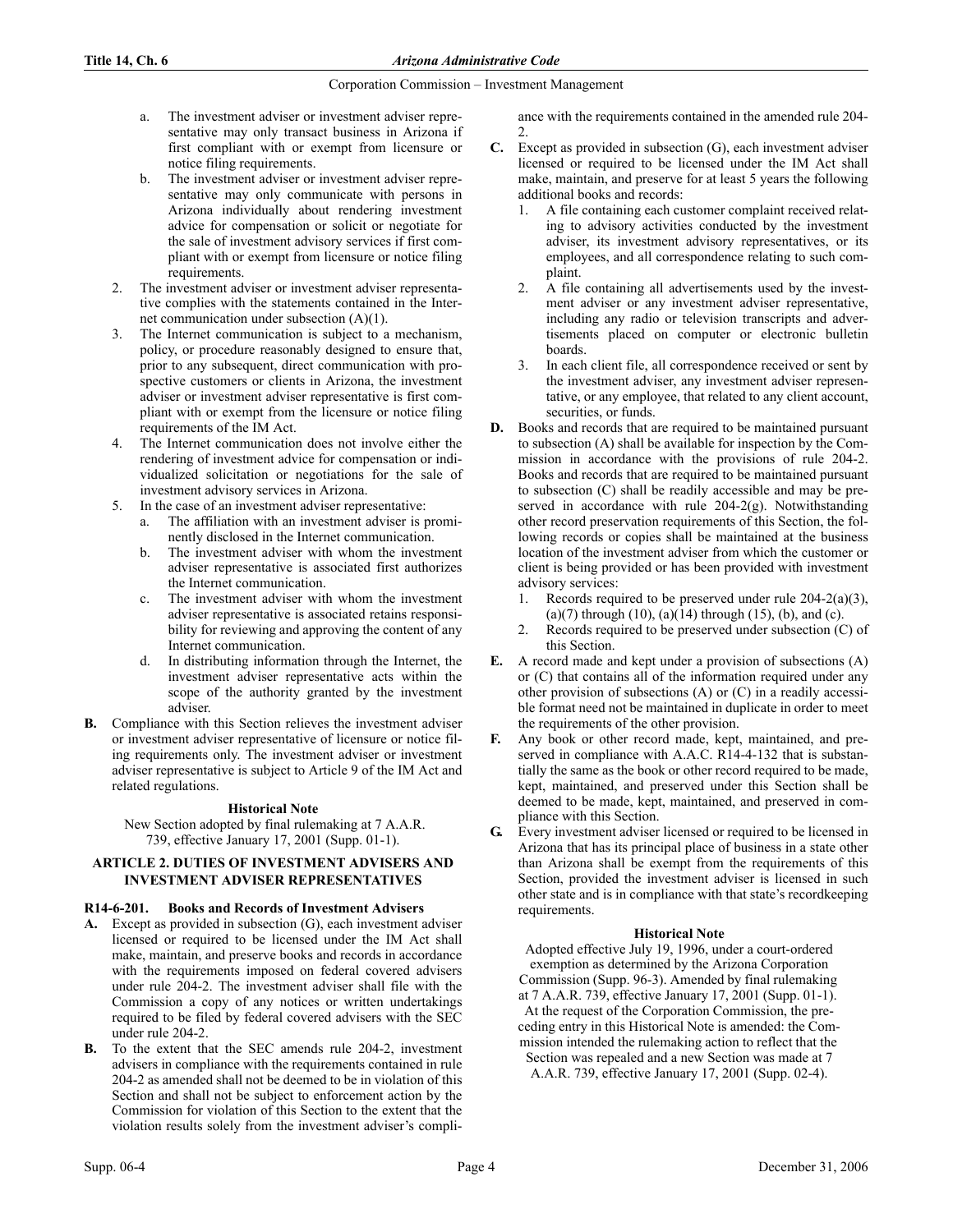# **R14-6-202. Supervision**

For purposes of A.R.S.  $\S$  44-3201(A)(12), no investment adviser shall be deemed to have failed to reasonably supervise its investment adviser representatives or employees if:

- 1. The investment adviser has established and maintained written procedures, and a system for applying such procedures, that reasonably may be expected to prevent and detect, insofar as practicable, any violation of the IM Act or any rule adopted thereunder by such investment adviser representatives or employees; and
- 2. Such investment adviser has discharged reasonably the duties and obligations incumbent upon it by reason of such procedures and system without reasonable cause to believe that the investment adviser representatives or employees are not complying with such procedures and system.

# **Historical Note**

Adopted effective July 19, 1996, under a court-ordered exemption as determined by the Arizona Corporation Commission (Supp. 96-3). Amended by final rulemaking at 7 A.A.R. 739, effective January 17, 2001 (Supp. 01-1). At the request of the Corporation Commission, the preceding entry in this Historical Note is amended: the Commission intended the rulemaking action to reflect that the Section was repealed and a new Section was made at 7 A.A.R. 739, effective January 17, 2001 (Supp. 02-4).

# **R14-6-203. Dishonest and Unethical Practices**

"Dishonest and unethical practices," with respect to investment advisers and investment adviser representatives subject to A.R.S. § 44-3201(A)(13), shall include but not be limited to the following:

- 1. Refusing to allow or otherwise impeding the Commission from conducting an investigation or examination under the IM Act or any rule adopted thereunder.
- 2. Placing an order to purchase or sell a security for the account of a client without authority to do so.
- 3. Placing an order to purchase or sell a security for the account of a client upon instruction of a 3rd party without first obtaining a written 3rd-party trading authorization from the client.
- 4. Exercising any discretionary power in placing an order for the purchase or sale of securities for a client without first obtaining written discretionary authority, unless the discretionary power relates solely to the price at which, or the time when, an order involving a definite amount of specified securities shall be executed, or both.
- 5. Inducing trading in a client's account that is excessive in size or frequency in view of the financial resources, investment objectives, and character of the account.
- Borrowing money or securities from a client or client's account unless the client has authorized the borrowing in writing and is a dealer, an affiliate, or relative of the investment adviser or investment adviser representative, or a financial institution or other entity engaged in the business of loaning funds or securities.
- 7. Loaning money to a client unless the investment adviser or investment adviser representative is a financial institution or other entity engaged in the business of loaning funds or the client is an affiliate or relative of the investment adviser or investment adviser representative.
- Misrepresenting to any client, or prospective client, the qualifications of the investment adviser, the investment adviser representative, or an employee, or misrepresenting the nature of the investment advisory services being offered or fees to be charged for such services, or omitting to state a material fact necessary to make the state-

ments made regarding qualifications, services, or fees, in light of the circumstances under which they were made, not misleading.

- Providing a report or recommendation to any client prepared by someone other than the investment adviser or investment adviser representative without disclosing that fact. This prohibition does not apply to a situation where the investment adviser or investment adviser representative uses published research reports or statistical analyses to render investment advice or where the investment adviser or investment adviser representative orders such a report in the ordinary course of providing service.
- 10. Charging a client an investment advisory fee that is unreasonable in light of the type of services to be provided, the experience and expertise of the investment adviser or the investment adviser representative, and the sophistication and bargaining power of the client.
- 11. Failing to disclose to a client in writing before entering into or renewing an investment advisory agreement with that client, or before any investment advice is rendered, any material conflict of interest relating to the investment adviser, the investment adviser representative, or an employee that could reasonably be expected to impair the rendering of unbiased and objective advice including but not limited to:
	- a. Compensation arrangements connected with investment advisory services to clients that are in addition to compensation from such clients for those services; and
	- b. Charging a client an investment advisory fee for rendering investment advice without disclosing that compensation for executing securities transactions pursuant to such investment advice will be received by the investment adviser, the investment adviser representative, or an employee.
- 12. Guaranteeing a client that a gain, loss, or other outcome will be achieved as a result of the investment advice.
- 13. Disclosing the identity, affairs, or investments of a client to any 3rd party unless required by law to do so or consented to by the client.
- 14. With respect to any client initially retained after July 19, 1996, entering into, extending, modifying, or renewing any investment advisory contract except a contract for impersonal advisory services unless such contract is in writing and discloses all the material terms of the contract including but not limited to the services to be provided, the investment advisory fee or the formula for computing the fee, the amount or the manner of calculation of the amount of the prepaid fee to be returned in the event of contract termination or nonperformance, and the grant of any discretionary power to the investment adviser.
- 15. With respect to any client initially retained after July 19, 1996, entering into, extending, modifying, or renewing any investment advisory contract without disclosing, in writing to the client, any affirmative answers to disciplinary questions numbered 11A and 11K in Part I of the Form ADV.
- 16. Entering into, extending, modifying, or renewing any investment advisory contract that allows the assignment of such contract by the investment adviser without the prior written consent of the client.
- 17. Committing any act that results in denial, revocation, or suspension by an agency of any state of a license or registration relating to securities, where such denial, revocation, or suspension arises out of any scheme, act, practice, or course of business that operates or would operate as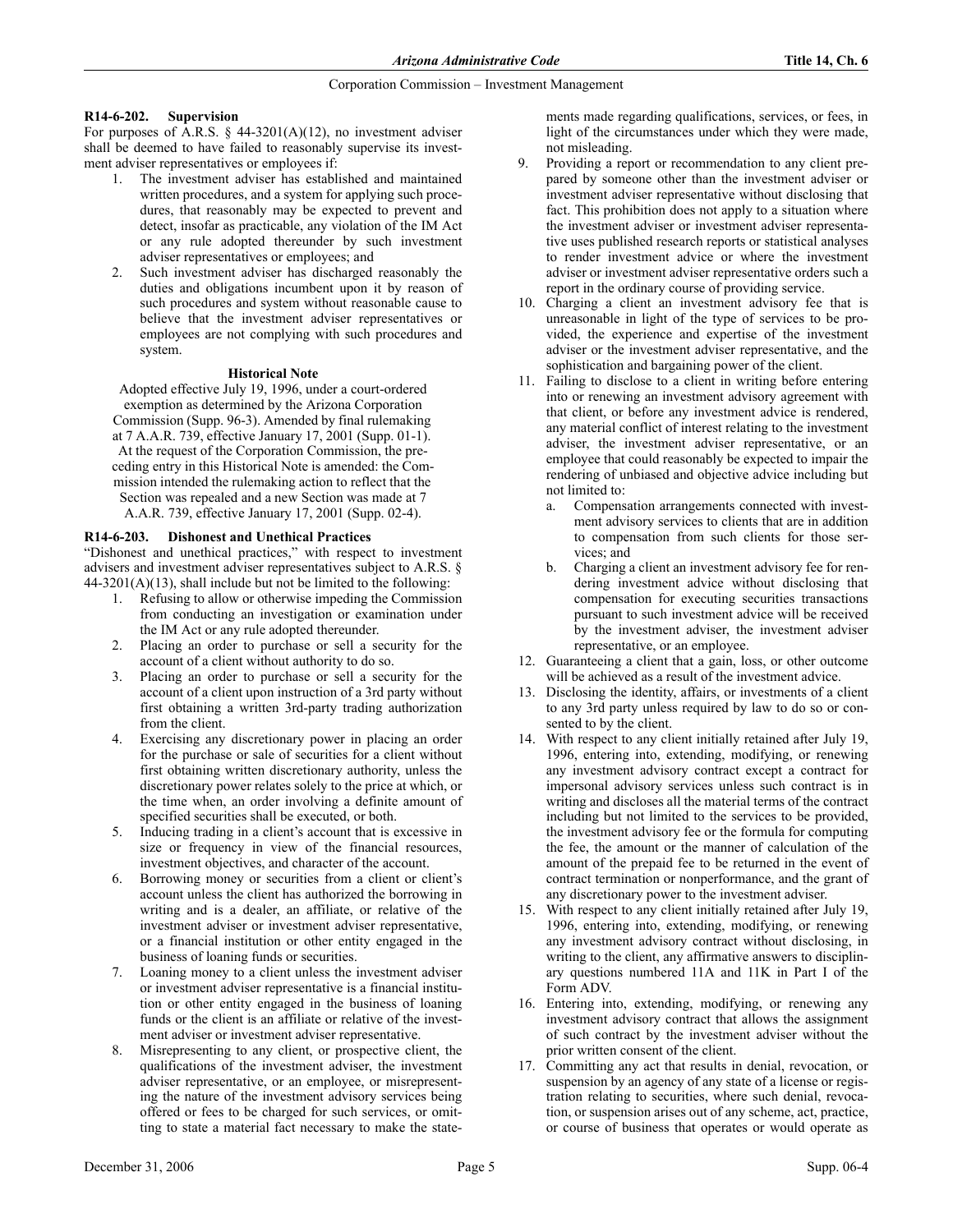fraud or deceit, or arises out of a violation of Article 13 of the Securities Act or the rules promulgated thereunder.

- 18. Failing to comply with any arbitration award issued in connection with doing business as an investment adviser or investment adviser representative or as a dealer or salesman as defined in A.R.S. Title 44, Chapter 12.
- 19. Requesting or requiring any person to waive compliance with any provision of the IM Act or the rules thereunder. Any such waiver shall be void.

# **Historical Note**

Adopted effective July 19, 1996, under a court-ordered exemption as determined by the Arizona Corporation Commission (Supp. 96-3). Amended by final rulemaking at 7 A.A.R. 739, effective January 17, 2001 (Supp. 01-1). At the request of the Corporation Commission, the preceding entry in this Historical Note is amended: the Commission intended the rulemaking action to reflect that the Section was repealed and a new Section was made at 7 A.A.R. 739, effective January 17, 2001 (Supp. 02-4).

# **R14-6-204. Required Written Examinations**

- **A.** Except as otherwise provided in subsections (B) and (C), all natural persons applying for licensure as an investment adviser or an investment adviser representative under A.R.S. Title 44, Chapter 13, Article 4 shall have taken and passed:
	- 1. The Uniform Investment Adviser Law Examination (Series 65 examination); or
	- 2. The Uniform Combined State Law Examination (Series 66 examination) and either the General Securities Registered Representative Examination (Series 7 examination) or the General Securities Representative (nonmember) Examination (Series 2 examination).
- **B.** An applicant who has taken the Uniform Investment Adviser State Law Examination (Series 65 examination) or the Combined State Law Examination (Series 66 examination) prior to December 31, 1999, shall have taken and received a score of at least 70% on:
	- 1. The NASAA Uniform Investment Adviser Law Examination (Series 65 examination) or Combined State Law Examination (Series 66 examination); and
	- 2. The NASD General Securities Registered Representative Examination (Series 7 examination) or the General Securities Representative (nonmember) Examination (Series 2 examination).
- **C.** An applicant shall not be required to comply with subsections (A) or (B) if the applicant currently holds any one of the following professional designations and is currently in good standing with the associated organization:
	- 1. Certified Financial Planner (CFP) designation awarded by the Certified Financial Planner Board of Standards, Inc.;
	- 2. Chartered Financial Analyst (CFA) designation awarded by the Institute of Chartered Financial Analysts;
	- 3. Chartered Financial Consultant (ChFC) designation awarded by the American College, Bryn Mawr, Pennsylvania;
	- 4. Chartered Investment Counselor (CIC) designation awarded by the Investment Counsel Association of America, Inc.; or
	- 5. Personal Financial Specialist (PFS) designation awarded by the American Institute of Certified Public Accountants.
- **D.** An applicant must have satisfied the examination requirements of this Section within 12 months prior to application if the applicant has not been registered or licensed as an investment

adviser or investment adviser representative in at least one state during the two-year period preceding application.

# **Historical Note**

Adopted effective July 19, 1996, under a court-ordered exemption as determined by the Arizona Corporation Commission (Supp. 96-3). Section repealed; new Section adopted by final rulemaking at 6 A.A.R. 472, effective December 30, 1999 (Supp. 99-4).

## **R14-6-205. Information to be Furnished to Clients ("Brochure Rule")**

- **A.** Each investment adviser licensed or required to be licensed under the IM Act shall furnish each client and prospective client with a written disclosure statement that may be either a copy of Part II of its Form ADV or a written document containing at least the information required by Part II of Form ADV.
- **B.** The information required to be disclosed by subsection (A) shall be disclosed to clients not less than 48 hours prior to entering into any written or oral investment advisory contract, or no later than the time of entering into such contract if the client has the right to terminate the contract without penalty within 5 business days after entering into the contract.
- **C.** An investment adviser need not deliver the statement required by subsection (A) in connection with entering into an investment company contract or a contract for impersonal advisory services. The investment adviser shall, however, offer in writing to deliver the statement within 7 business days upon receipt of a written request.
- **D.** Without charge and to each of its clients, an investment adviser licensed or required to be licensed under the IM Act shall annually deliver, or offer in writing to deliver within 7 business days upon receipt of a written request, the statement required by this Section.
- **E.** If an investment adviser licensed or required to be licensed under the IM Act renders substantially different types of investment advisory services to different clients, any information required by Part II of Form ADV may be omitted from the statement furnished to the client or prospective client if such information is applicable only to a type of investment advisory service or fee that is not rendered or charged, or proposed to be rendered or charged, to that client or prospective client.
- **F.** Nothing in this Section shall relieve any investment adviser from any obligation pursuant to any provision of the IM Act or the rules and regulations thereunder or other federal or state law to disclose any information to its clients or prospective clients not specifically required by this Section.
- **G.** An investment adviser licensed or required to be licensed under the IM Act that is compensated under a wrap fee program for sponsoring, organizing, or administering the program, or for selecting, or providing advice to clients regarding the selection of, other investment advisers in the programs, shall, in lieu of the written disclosure statement required by subsection (A) and in accordance with the other subsections of this Section, furnish each client and prospective client of the wrap fee program with a written disclosure statement containing at least the information required by Schedule H of Form ADV. Any additional information included in such disclosure shall be limited to information concerning wrap fee programs sponsored by the investment adviser.
- **H.** If the investment adviser is required under subsection (G) to furnish disclosure statements to clients or prospective clients of more than one wrap fee program, the investment adviser may omit from the disclosure statement furnished to clients and prospective clients of a wrap fee program or programs any information required by Schedule H that is not applicable to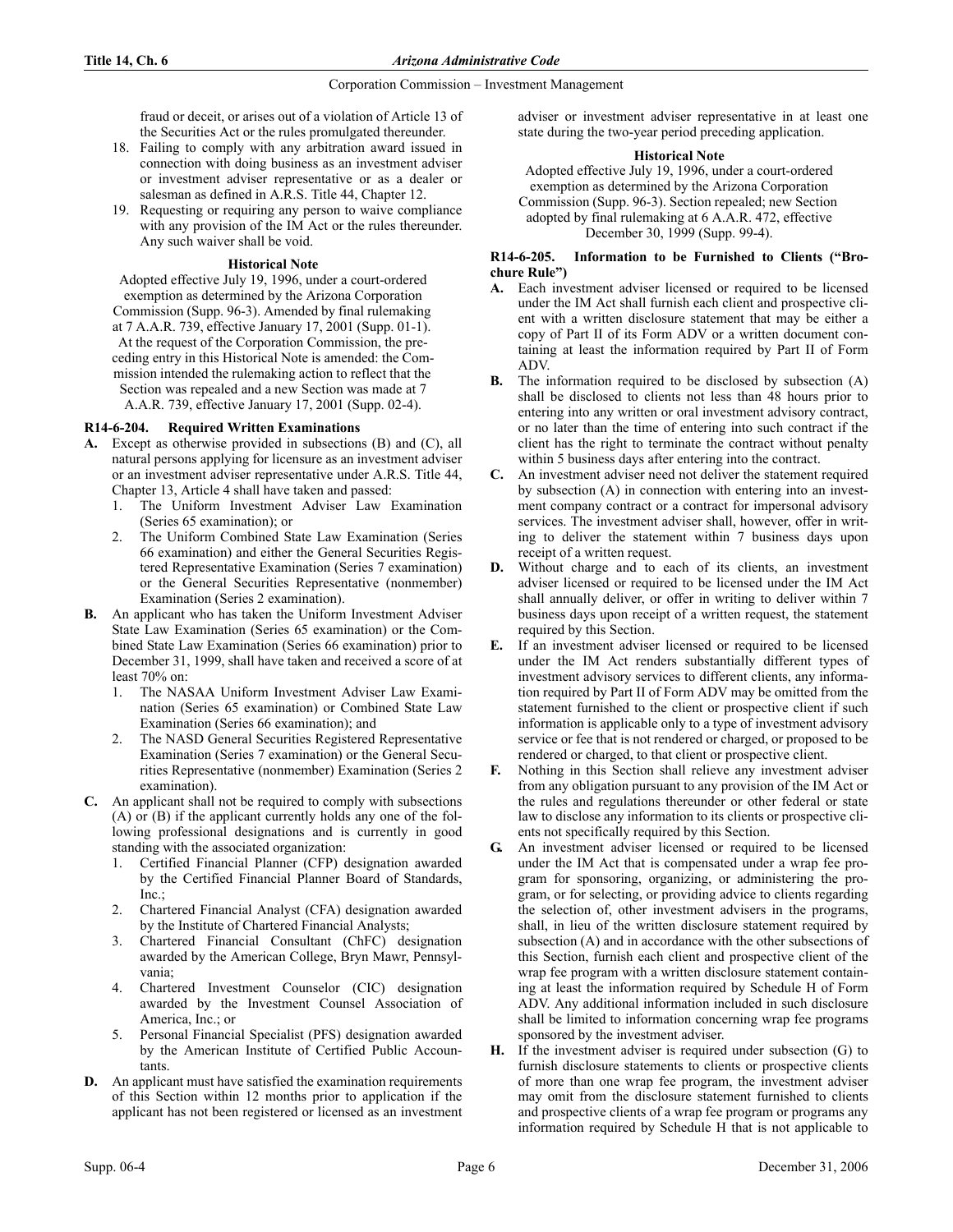clients or prospective clients of that wrap fee program or programs.

**I.** An investment adviser need not furnish the written disclosure statement required by subsection (G) to clients and prospective clients of a wrap fee program if another investment adviser is required to furnish and does furnish the written disclosure statement to all clients and prospective clients of the wrap fee program.

# **Historical Note**

Adopted effective July 19, 1996, under a court-ordered exemption as determined by the Arizona Corporation Commission (Supp. 96-3). Amended by final rulemaking at 7 A.A.R. 739, effective January 17, 2001 (Supp. 01-1). At the request of the Corporation Commission, the preceding entry in this Historical Note is amended: the Commission intended the rulemaking action to reflect that the Section was repealed and a new Section was made at 7 A.A.R. 739, effective January 17, 2001 (Supp. 02-4).

# **R14-6-206. Custody of Client Funds or Securities by Investment Advisers**

- **A.** Except as otherwise provided in subsection (B), it shall constitute a fraudulent practice within the meaning of A.R.S. § 44-  $3241(A)(4)$  for any investment adviser to take or have custody of any securities or funds of any client unless:
	- 1. The investment adviser notifies the Commission in writing that the investment adviser has or may have custody of client funds or securities. Such notification may be given on Form ADV.
	- 2. A qualified custodian maintains those funds and securities:
		- a. In a separate account for each client under that client's name; or
		- b. In accounts containing only clients' funds and securities, maintained in the name of the investment adviser as agent or trustee for such clients.
	- 3. If opening an account with a qualified custodian, either under the client's name or under the investment adviser's name as agent, the investment adviser notifies the client in writing of the qualified custodian's name, address, and the manner in which the funds or securities are maintained, promptly when the account is opened and following any changes to this information.
	- 4. Account statements are sent to clients at least quarterly, either:
		- By a qualified custodian, if the investment adviser has a reasonable basis for believing that the qualified custodian sends the requisite account statement to each client for which it maintains funds or securities, identifying the amount of funds and of each security in the account at the end of the period and setting forth all transactions in the account during that period; or
		- b. By the investment adviser, to each client for whom it has custody of funds or securities, identifying the amount of funds and of each security of which it has custody at the end of the period and setting forth all transactions in the account during that period if:
			- i. An independent certified public accountant verifies all of those client funds and securities by actual examination at least once during each calendar year, at a time chosen by the accountant, without prior notice or announcement to the investment adviser, that is irregular from year to year; and
- ii. The independent certified public accountant files a copy of the auditor's report and financial statements with the Commission within 30 calendar days after the completion of the examination, along with a letter stating that it has examined the funds and securities, describing the nature and extent of the examination; and
- iii. Upon finding any material discrepancies during the course of the examination, the independent certified public accountant notifies the Commission within one business day of the finding, by means of a fax transmission or electronic mail, followed by first-class mail.
- **B.** If the investment adviser is a general partner of a limited partnership (or managing member of a limited liability company, or holds a comparable position for another type of pooled investment vehicle), the account statements required under subsection (A)(4) must be sent to each limited partner (or member or other beneficial owner).
- **C.** A client may designate an independent representative to receive, on his behalf, notices and account statements as required under subsections  $(A)(3)$  and  $(A)(4)$ .
- **D.** With respect to shares of an open-end company, the company's transfer agent may be used in lieu of a qualified custodian for purposes of complying with subsection (A).
- **E.** An investment adviser is not required to comply with this Section with respect to certain privately offered securities that are:
	- 1. Acquired from the issuer in a transaction or chain of transactions not involving any public offering; uncertificated, and ownership thereof is recorded only on books of the issuer to its transfer agent in the name of the client; and transferable only with prior consent of the issuer or holders of the outstanding securities of the issuer.
	- 2. Notwithstanding subsection (E)(1), the exception provided by subsection (E) is available with respect to securities held for the account of a limited partnership (or limited liability company, or other type of pooled investment vehicle) only if the limited partnership is audited, and the audited financial statements are distributed, as described in subsection (F).
- **F.** The investment adviser is not required to comply with subsections (A)(4) and (B) with respect to the account of a limited partnership (or limited liability company, or another type of pooled investment vehicle) that is subject to audit at least annually and distributes its audited financial statements prepared in accordance with generally accepted accounting principles to all limited partners (or members or other beneficial owners) within 120 days of the end of its fiscal year.
- **G.** Compliance with this Section is not required with respect to the account of an investment company registered under the Investment Company Act of 1940.
- **H.** With respect to federal covered advisers, the provisions of this Section only apply to the extent permitted by Section 203A of the Investment Advisers Act of 1940.

# **Historical Note**

Adopted effective July 19, 1996, under a court-ordered exemption as determined by the Arizona Corporation Commission (Supp. 96-3). Amended by final rulemaking at 7 A.A.R. 739, effective January 17, 2001 (Supp. 01-1). At the request of the Corporation Commission, the preceding entry in this Historical Note is amended: the Commission intended the rulemaking action to reflect that the Section was repealed and a new Section was made at 7

A.A.R. 739, effective January 17, 2001 (Supp. 02-4). Amended by final rulemaking at 13 A.A.R. 22, effective February 12, 2007 (Supp. 06-4).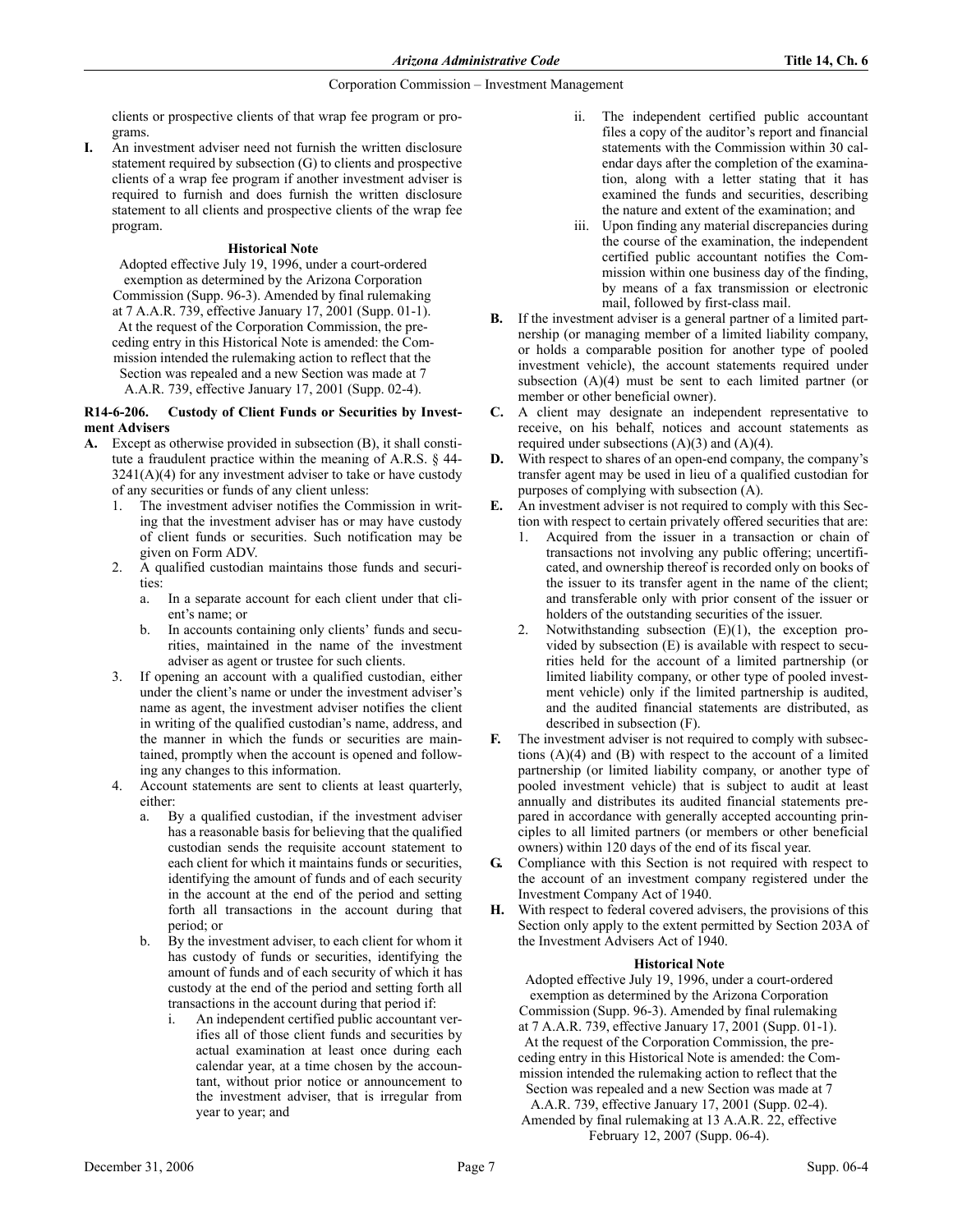# **R14-6-207. Suitability of Investment Advisory Services**

- **A.** Except as otherwise provided in subsection (B), it shall constitute a fraudulent practice within the meaning of A.R.S. § 44-  $3241(A)(4)$  for any person to provide investment advisory services to any client, other than in connection with impersonal advisory services, unless the person:
	- 1. Before providing any investment advisory services, and as appropriate thereafter, makes a reasonable inquiry of the client as to the financial situation, investment experience, and investment objectives of the client; and
	- 2. Reasonably determines that the investment advisory services are suitable for the client based upon the information obtained from the client in accordance with subsection  $(A)(1)$  above.
- **B.** With respect to federal covered advisers, the provisions of this Section only apply to the extent permitted by Section 203A of the Investment Advisers Act of 1940.

# **Historical Note**

Adopted effective July 19, 1996, under a court-ordered exemption as determined by the Arizona Corporation Commission (Supp. 96-3). Amended by final rulemaking at 7 A.A.R. 739, effective January 17, 2001 (Supp. 01-1). At the request of the Corporation Commission, the preceding entry in this Historical Note is amended: the Commission intended the rulemaking action to reflect that the Section was repealed and a new Section was made at 7 A.A.R. 739, effective January 17, 2001 (Supp. 02-4).

# **R14-6-208. Advertisements by Investment Advisers or Investment Adviser Representatives**

- **A.** Except as otherwise provided in subsection (D), it shall constitute a fraudulent practice within the meaning of A.R.S. § 44-  $3241(A)(4)$  for any investment adviser or investment adviser representative, directly or indirectly, to use any advertisement:
	- 1. Which refers, directly or indirectly, to any testimonial of any kind concerning the investment adviser or investment adviser representative or concerning any advice, analysis, report, or other service rendered by such investment adviser or investment adviser representative.
	- 2. Which refers, directly or indirectly, to past specific recommendations of the investment adviser or investment adviser representative that were or would have been profitable to any person; except that an investment adviser or investment adviser representative may furnish or offer to furnish a list of all recommendations made by the investment adviser or investment adviser representative within the immediately preceding period of not less than one year if the investment adviser or investment adviser representative also furnishes:
		- a. The name of each security recommended, the date and nature of each recommendation (for example, whether to buy, sell, or hold), the market price at that time, the price at which the recommendation was to be acted upon, and the most recently available market price of each such security; and
		- b. The following legend on the 1st page in prominent print or type: "It should not be assumed that recommendations made in the future will be profitable or will equal the performance of the securities in this list."
	- 3. Which represents, directly or indirectly, that any graph, chart, formula, or other device being offered can in and of itself be used to determine which securities to buy or sell, or when to buy or sell them; or which represents, directly or indirectly, that any graph, chart, formula, or other device being offered will assist any person in making that

person's own decisions as to which securities to buy or sell, or when to buy or sell them, without prominently disclosing in such advertisement the limitations thereof and the difficulties with respect to its use.

- 4. Which represents, directly or indirectly, that any report, analysis, or other service will be furnished for free or without charge, unless such report, analysis, or other service actually is or will be furnished entirely free and without any direct or indirect condition or obligation.
- 5. Which states that the Commission has approved any advertisement.
- **B.** When requested by the Commission, any advertisement used directly or indirectly in connection with the provision of investment advisory services shall be filed with the Commission at least 10 business days prior to its proposed use.
- **C.** Any advertisement that has been requested by the Commission pursuant to the provisions of subsection (B) but that has not been filed with the Commission shall not be used.
- **D.** With respect to federal covered advisers, the provisions of this Section only apply to the extent permitted by Section 203A of the Investment Advisers Act of 1940.

# **Historical Note**

Adopted effective July 19, 1996, under a court-ordered exemption as determined by the Arizona Corporation Commission (Supp. 96-3). Amended by final rulemaking at 7 A.A.R. 739, effective January 17, 2001 (Supp. 01-1). At the request of the Corporation Commission, the preceding entry in this Historical Note is amended: the Commission intended the rulemaking action to reflect that the Section was repealed and a new Section was made at 7 A.A.R. 739, effective January 17, 2001 (Supp. 02-4).

#### **R14-6-209. Financial and Disciplinary Information that Investment Advisers Must Disclose to Clients**

- **A.** Except as otherwise provided in subsection (F), it shall constitute a fraudulent practice within the meaning of A.R.S. § 44-  $3241(A)(4)$  for any investment adviser to fail to disclose to any client or prospective client all material facts with respect to:
	- 1. A financial condition of the investment adviser that is reasonably likely to impair the ability of the investment adviser to meet contractual commitments to clients, if the investment adviser has discretionary authority (express or implied) or custody over the client's funds or securities, or requires prepayment of advisory fees of more than \$500 from such client, 6 months or more in advance.
	- 2. A legal or disciplinary event that is material to an evaluation of the investment adviser's or an investment adviser representative's integrity or ability to meet contractual commitments to clients.
	- 3. A failure to comply with any arbitration award issued in connection with doing business as an investment adviser or investment adviser representative or as a dealer or salesman as defined in A.R.S. Title 44, Chapter 12.
- **B.** It shall constitute a rebuttable presumption that the following legal or disciplinary events involving the investment adviser, an investment adviser representative, or a management person of the investment adviser (any of the foregoing being referred to hereafter as a "person") that were not resolved in the person's favor or subsequently reversed, suspended, or vacated are material within the meaning of subsection  $(A)(2)$  for a period of 10 years from the time of the event. No affirmative or negative presumption of materiality shall be created under subsection  $(A)(2)$  for events not specifically set forth in this subsection.
	- 1. A criminal or civil action in a court of competent jurisdiction in which the person: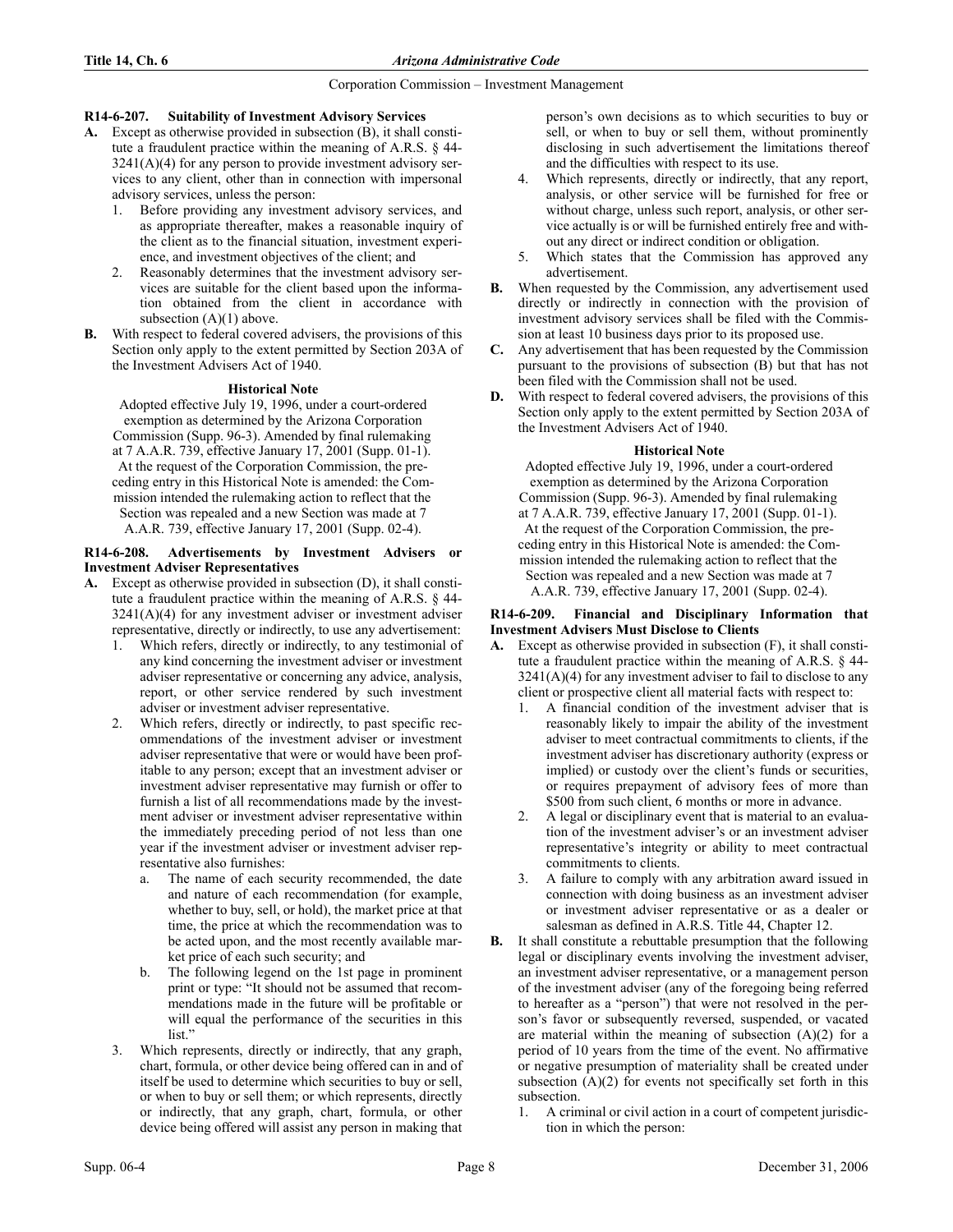- a. Was convicted or pleaded guilty or nolo contendere ("no contest") to a felony or misdemeanor, or is the named subject of a pending criminal proceeding (any of the foregoing referred to hereafter as "action"), and such action involved: an investmentrelated business; fraud, false statements, or omissions; wrongful taking of property; or bribery, forgery, counterfeiting, or extortion;
- b. Was found to have been involved in a violation of an investment-related statute or rule; or
- c. Was the subject of any order, judgment, or decree permanently or temporarily enjoining the person or otherwise limiting the person from engaging in any investment-related activity.
- 2. An administrative proceeding before the SEC, the Commission, or any federal or state agency (any of the foregoing being referred to hereafter as "agency") in which the person:
	- a. Was found to have caused an investment-related business to lose its authorization to do business; or
	- b. Was found to have been involved in a violation of an investment-related statute or rule, and was the subject of an order by the agency denying, suspending, or revoking the authorization of the person to act in, or barring or suspending the person's association with, an investment-related business; or otherwise significantly limiting the person's investmentrelated activities.
- 3. SRO proceedings in which the person:
	- a. Was found to have caused an investment-related business to lose its authorization to do business; or
	- b. Was found to have been involved in a violation of the SRO's rules and was the subject of an order by the SRO barring or suspending the person from membership or from association with other members, or expelling the person from membership; fining the person more than \$2,500; or otherwise significantly limiting the person's investmentrelated activities.
- **C.** The information required to be disclosed by subsection (A) shall be disclosed to clients within 30 calendar days after the occurrence of the event requiring disclosure, and to prospective clients not less than 48 hours prior to entering into any written or oral investment advisory contract, or no later than the time of entering into such contract if the client has the right to terminate the contract without penalty within 5 business days after entering into the contract.
- **D.** For purposes of calculating the 10-year period during which events are presumed to be material under subsection (B), the date of the reportable event shall be the date on which the final order, judgment, or decree was entered, or the date on which any rights of appeal from preliminary orders, judgments, or decrees lapsed.
- **E.** Compliance with subsection (B) shall not relieve any investment adviser from the disclosure obligations of subsection (A); compliance with subsection (A) shall not relieve any investment adviser from any other disclosure requirement under the IM Act, the rules thereunder, or under any other state or federal law. Investment advisers may disclose this information to clients and prospective clients in their "brochure," the written disclosure statement to clients under R14-6-205, provided, that the delivery of the brochure satisfies the timing of disclosure requirements described in subsection (C).
- With respect to federal covered advisers, the provisions of this Section only apply to the extent permitted by Section 203A of the Investment Advisers Act of 1940.

# **Historical Note**

Adopted effective July 19, 1996, under a court-ordered exemption as determined by the Arizona Corporation Commission (Supp. 96-3). Amended by final rulemaking at 7 A.A.R. 739, effective January 17, 2001 (Supp. 01-1). At the request of the Corporation Commission, the preceding entry in this Historical Note is amended: the Commission intended the rulemaking action to reflect that the Section was repealed and a new Section was made at 7 A.A.R. 739, effective January 17, 2001 (Supp. 02-4).

# **R14-6-210. Licensure of Investment Adviser Representatives**

- **A.** The definition of investment adviser representative in A.R.S. § 44-3101 includes an individual employed by a federal covered adviser only if the individual has a place of business in Arizona and either:
	- 1. Is a supervised person and meets all of the following conditions:
		- a. Has more than 5 clients who are natural persons, other than excepted persons.
		- b. Has clients more than 10% of whom are natural persons, other than excepted persons.
		- c. On a regular basis, solicits, meets with, or otherwise communicates with clients of the investment adviser or provides other than impersonal advisory services.
	- 2. Is not a supervised person.
- **B.** For purposes of this Section:
	- 1. "Excepted person" means a natural person who:
		- Immediately after entering into the investment advisory contract with the investment adviser has at least \$750,000 under management with the investment adviser, or
		- b. The investment adviser reasonably believes, immediately prior to entering into the advisory contract, has a net worth, together with assets held jointly with a spouse, at the time the contract is entered into of more than \$1,500,000.
	- 2. "Supervised person" means any partner, officer, director, or other person occupying a similar status or performing similar functions, or employees of an investment adviser, or other person who provides investment advice on behalf of the investment adviser and is subject to the supervision and control of the investment adviser.
	- 3. "Place of business" means:
		- a. An office at which the investment adviser representative regularly provides investment advisory services, solicits, meets with, or otherwise communicates with clients, or
		- b. Any other location that is held out to the general public as a location at which the investment adviser representative provides investment advisory services, solicits, meets with, or otherwise communicates with clients.
- **C.** A person who employs one or more investment adviser representatives who solicit, offer, or negotiate for the sale of or sell investment advisory services on behalf of an investment adviser shall comply with A.R.S. § 44-3151 unless each investment adviser representative is also employed by the investment adviser on whose behalf the activity is conducted.

# **Historical Note**

New Section adopted by final rulemaking at 7 A.A.R. 739, effective January 17, 2001 (Supp. 01-1). Subsection (C) amended from "that employees 1" to "who employs one" to correct text submitted by the Corporation Commission (Supp. 01-2).